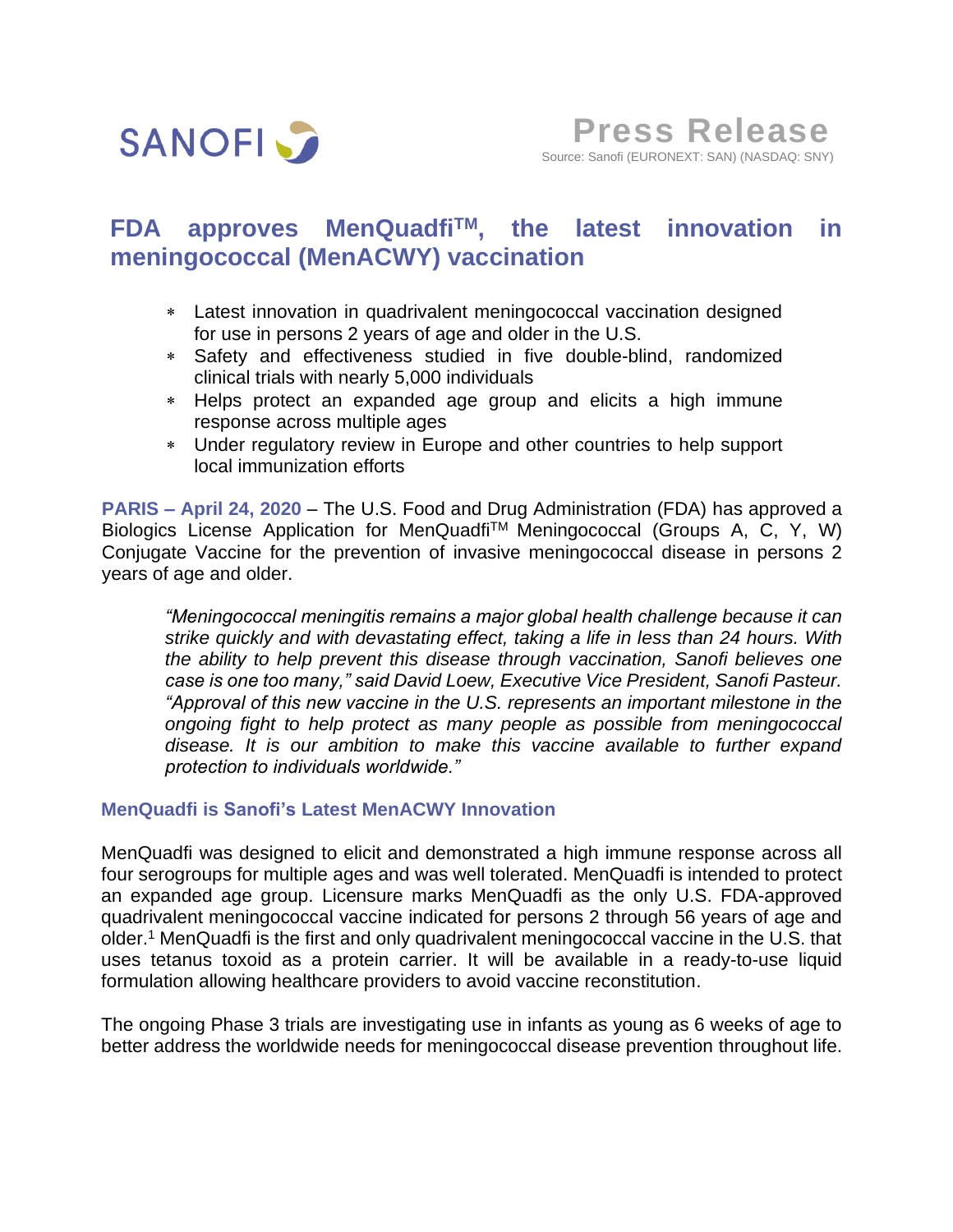*"Given the severity and unpredictability of meningococcal disease, there is a public health need to ensure immunization across multiple ages, consistent with U.S. recommendations," said Corey Robertson, MD, Senior Director, Scientific and Medical Affairs at Sanofi Pasteur. "MenQuadfi's pivotal clinical trials demonstrated a high immune response across all four serogroups and provides a new vaccine option to help protect an expanded age group."*

### **MenQuadfi's FDA approval is based on a robust clinical program**

The FDA approval is based on clinical data from five double-blind, randomized, multicenter Phase 2 and 3 trials that assessed safety and immune responses following vaccination, with nearly 5,000 persons 2 years of age and older. Based on study objectives, immune responses elicited by MenQuadfi achieved non-inferiority compared to those induced by licensed quadrivalent meningococcal vaccines. Four studies evaluated MenQuadfi in meningococcal-naïve persons; the other study evaluated MenQuadfi in persons previously immunized with a quadrivalent meningococcal vaccine. Against each of the four meningococcal serogroups (A, C, W, Y), the majority (55.4%–97.2%) of meningococcalnaïve trial participants had a vaccine-induced immune response 30 days following vaccination with MenQuadfi. Among adolescents and adults previously vaccinated, 92.2%– 98.2% demonstrated an immune response against each serogroup.

The most common side effects following a first dose of MenQuadfi included injection site pain (25.5%–45.2%), muscle ache (20.1%–35.6%), headache (12.5%–30.2%), and tiredness (14.5%–26.0%). In adolescents and adults receiving a MenQuadfi booster, similar rates of these reactions were observed.

Pivotal study results demonstrating MenQuadfi's safety and effectiveness in inducing an immune response across all four serogroups have been published, including the performance of MenQuadfi in [adolescents](https://www.sciencedirect.com/science/article/pii/S0264410X20303704?via%3Dihub) when the vaccine was co-administered with other routinely recommended vaccines,<sup>2</sup> and its performance as a **booster.**<sup>3</sup> Additional data were presented at the 2019 European Society for Paediatric Infectious Diseases Annual Meeting and IDWeek 2019.

MenQuadfi is expected to be available to providers and pharmacies nationwide in the U.S. for immunization efforts in 2021.

## **Sanofi's legacy includes more than 45 years at the forefront of meningococcal disease prevention**

MenQuadfi builds on Sanofi's legacy at the forefront of meningococcal disease prevention beginning with the first monovalent vaccine for Africa in 1974. Since then, Sanofi has worked to progressively extend protection against four of the most prevalent meningococcal disease serogroups with the first quadrivalent vaccine registered in the U.S. in 1981, followed by the first quadrivalent conjugate vaccine licensed in 2005.<sup>4</sup>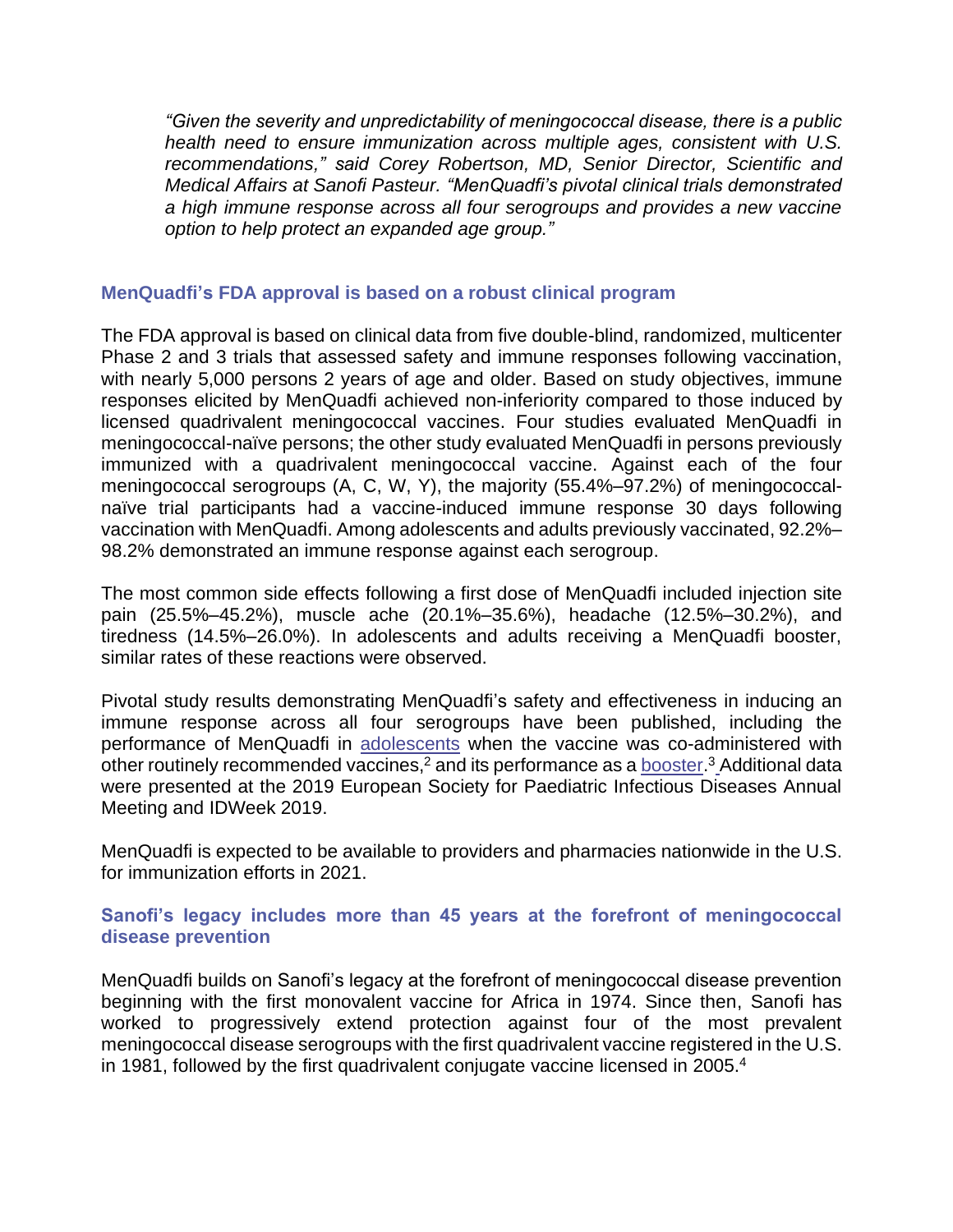## **Meningococcal Disease is a Public Health Concern**

In the U.S., the Centers for Disease Control and Prevention recommends vaccination against meningococcal disease at 11-12 years of age and a second dose at 16 years of age. <sup>5</sup> Despite strong public health recommendations, about half of teens have not received the recommended second dose of MenACWY vaccine by 17 years of age, leaving them vulnerable when they are at increased risk for the disease.<sup>6</sup> Hundreds of cases of vaccinepreventable meningococcal disease (caused by serogroups B, C, W, Y) still occur annually in the U.S. and, despite treatment, one in five survivors suffer from permanent complications such as hearing loss, organ damage, and limb amputations.<sup>7</sup>

Around the world, meningococcal disease is highly unpredictable, and it varies widely across regions and ages. Accordingly, vaccination recommendations differ from country to country. Disease still occurs in unvaccinated individuals. MenQuadfi's safety and effectiveness data are currently under review though not yet fully evaluated by other health authorities, including those in several other countries and the European Union, to help address their local vaccination recommendations.

### **What is MenQuadfi?**

MenQuadfi is a vaccine given to people 2 years of age and older to help prevent invasive meningococcal disease (including meningitis) caused by serogroups A, C, W, and Y of the bacterium *N meningitidis*. MenQuadfi does not prevent serogroup B disease.

### **Important Safety Information for MenQuadfi in the U.S.**

MenQuadfi should not be given to people who have had a severe allergic reaction after a previous dose of MenQuadfi, any of its ingredients, or another vaccine that contains tetanus toxoid.

If MenQuadfi is given to people with a compromised immune system, including those receiving therapies that suppress the immune system, the immune response may be lower than expected. People with certain complement deficiencies and people taking certain complement inhibitors (for example, eculizumab) may still be at risk for meningococcal disease even if they receive a meningococcal vaccine, including MenQuadfi.

Fainting can occur shortly before or after injecting vaccines, including MenQuadfi.

Tell your health care provider if you ever had Guillain-Barré syndrome (severe muscle weakness) after a previous meningococcal vaccination.

Vaccination with MenQuadfi may not protect all people who receive the vaccine.

The most common side effects after a first dose of MenQuadfi for people 2 years and older include pain where the shot is given; muscle aches, headache, and tiredness. In children 2 through 9 years of age, other common side effects include redness and swelling where the shot is given. In adolescents and adults receiving a booster dose of MenQuadfi, the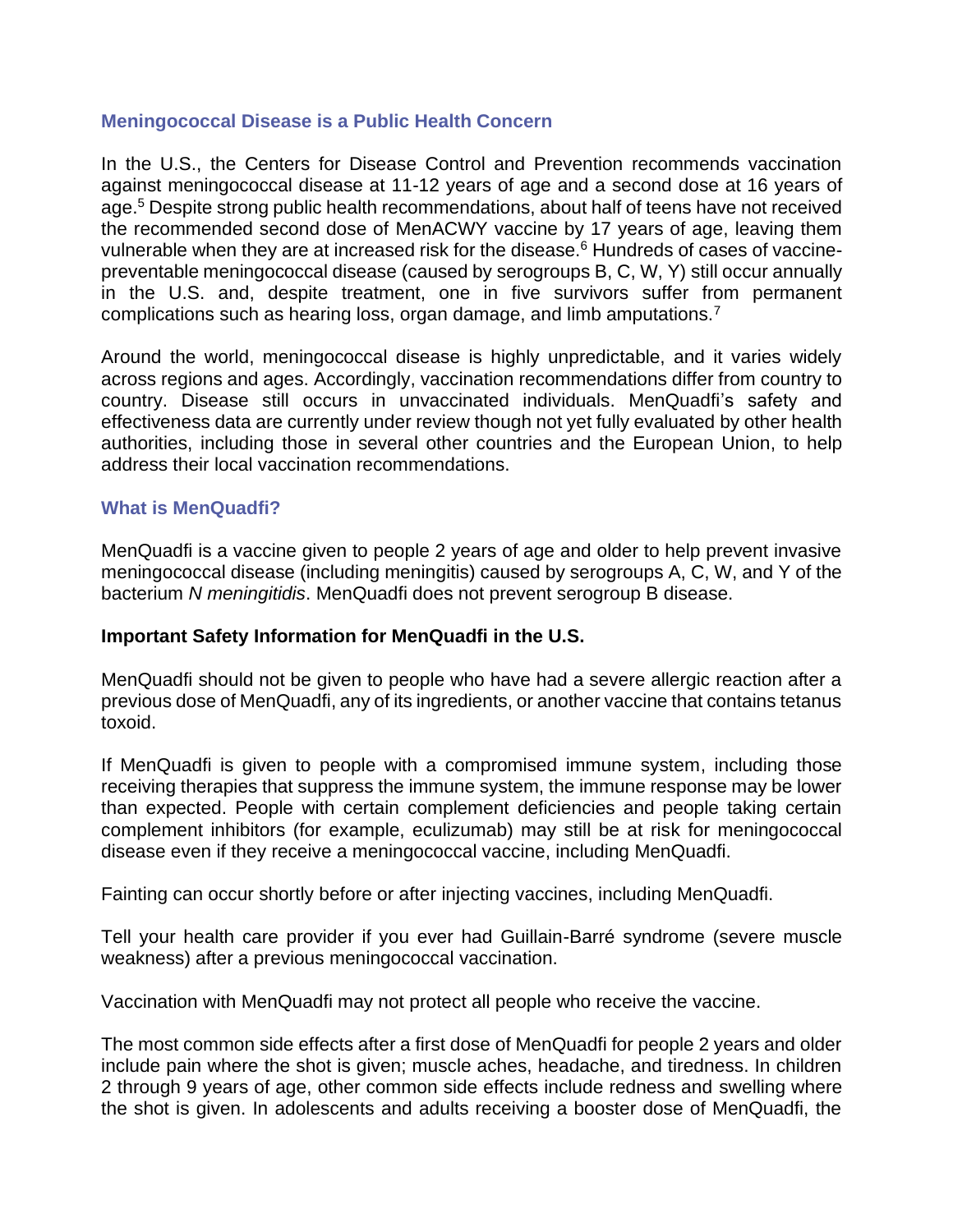most common side effects include those occurring after a first dose. Other side effects may occur.

#### **Please see the full [Prescribing Information.](https://www.vaccineshoppe.com/assets/pdf/395-MenQuadfi%E2%80%93USPI-clean-Apr%202020.pdf.)**

#### **About Sanofi**

Sanofi is dedicated to supporting people through their health challenges. We are a global biopharmaceutical company focused on human health. We prevent illness with vaccines, provide innovative treatments to fight pain and ease suffering. We stand by the few who suffer from rare diseases and the millions with long-term chronic conditions.

With more than 100,000 people in 100 countries, Sanofi is transforming scientific innovation into healthcare solutions around the globe.

#### Sanofi, Empowering Life

**Media Relations Contact** Marion Breyer Tel.: +33 (0)1 53 77 46 46 [mr@sanofi.com](mailto:mr@sanofi.com)

**Investor Relations Contact** Felix Lauscher Tel.: +33 (0)1 53 77 45 45 [ir@sanofi.com](mailto:ir@sanofi.com)

#### *Sanofi Forward-Looking Statements*

This press release contains forward-looking statements as defined in the Private Securities Litigation Reform Act of 1995, as amended. Forwardlooking statements are statements that are not historical facts. These statements include projections and estimates and their underlying assumptions, statements regarding plans, objectives, intentions and expectations with respect to future financial results, events, operations, services, product development and potential, and statements regarding future performance. Forward-looking statements are generally identified by the words "expects", "anticipates", "believes", "intends", "estimates", "plans" and similar expressions. Although Sanofi's management believes that the expectations reflected in such forward-looking statements are reasonable, investors are cautioned that forward-looking information and statements are subject to various risks and uncertainties, many of which are difficult to predict and generally beyond the control of Sanofi, that could cause actual results and developments to differ materially from those expressed in, or implied or projected by, the forward-looking information and statements. These risks and uncertainties include among other things, the uncertainties inherent in research and development, future clinical data and analysis, including post marketing, decisions by regulatory authorities, such as the FDA or the EMA, regarding whether and when to approve any drug, device or biological application that may be filed for any such product candidates as well as their decisions regarding labelling and other matters that could affect the availability or commercial potential of such product candidates, the fact that product candidates if approved may not be commercially successful, the future approval and commercial success of therapeutic alternatives, Sanofi's ability to benefit from external growth opportunities, to complete related transactions and/or obtain regulatory clearances, risks associated with intellectual property and any related pending or future litigation and the ultimate outcome of such litigation, trends in exchange rates and prevailing interest rates, volatile economic and market conditions, cost containment initiatives and subsequent changes thereto, and the impact that COVID-19 will have on us, our customers, suppliers, vendors, and other business partners, and the financial condition of any one of them, as well as on our employees and on the global economy as a whole. Any material effect of COVID-19 on any of the foregoing could also adversely impact us. This situation is changing rapidly and additional impacts may arise of which we are not currently aware and may exacerbate other previously identified risks. The risks and uncertainties also include the uncertainties discussed or identified in the public filings with the SEC and the AMF made by Sanofi, including those listed under "Risk Factors" and "Cautionary Statement Regarding Forward-Looking Statements" in Sanofi's annual report on Form 20-F for the year ended December 31, 2019. Other than as required by applicable law, Sanofi does not undertake any obligation to update or revise any forward-looking information or statements.

Centers for Disease Control and Prevention, 26 July 2019, www.cdc.gov/vaccines/vpd/mening/public/adolescent-vaccine.html.

<sup>&</sup>lt;sup>1</sup> MenQuadfi Prescribing Information. Swiftwater, PA: Sanofi Pasteur Inc.

<sup>&</sup>lt;sup>2</sup> "A Phase II, randomized, immunogenicity and safety study of a quadrivalent meningococcal conjugate vaccine, MenACYW-TT, in healthy adolescents in the United States." https://doi.org/10.1016/j.vaccine.2020.03.017, 23 April 2020

<sup>3</sup> "Immunogenicity and safety of a booster dose of a quadrivalent meningococcal tetanus toxoid-conjugate vaccine (MenACYW-TT) in adolescents and adults: a Phase III randomized study." doi.org/10.1080/21645515.2020.1733867, 25 Mar 2020

<sup>4</sup> Sanofi Pasteur. Our Vaccines — A History of Innovation. 2016.

<sup>5</sup> "Meningococcal Vaccination for Preteens and Teens: Information for Parents." *Centers for Disease Control and Prevention*,